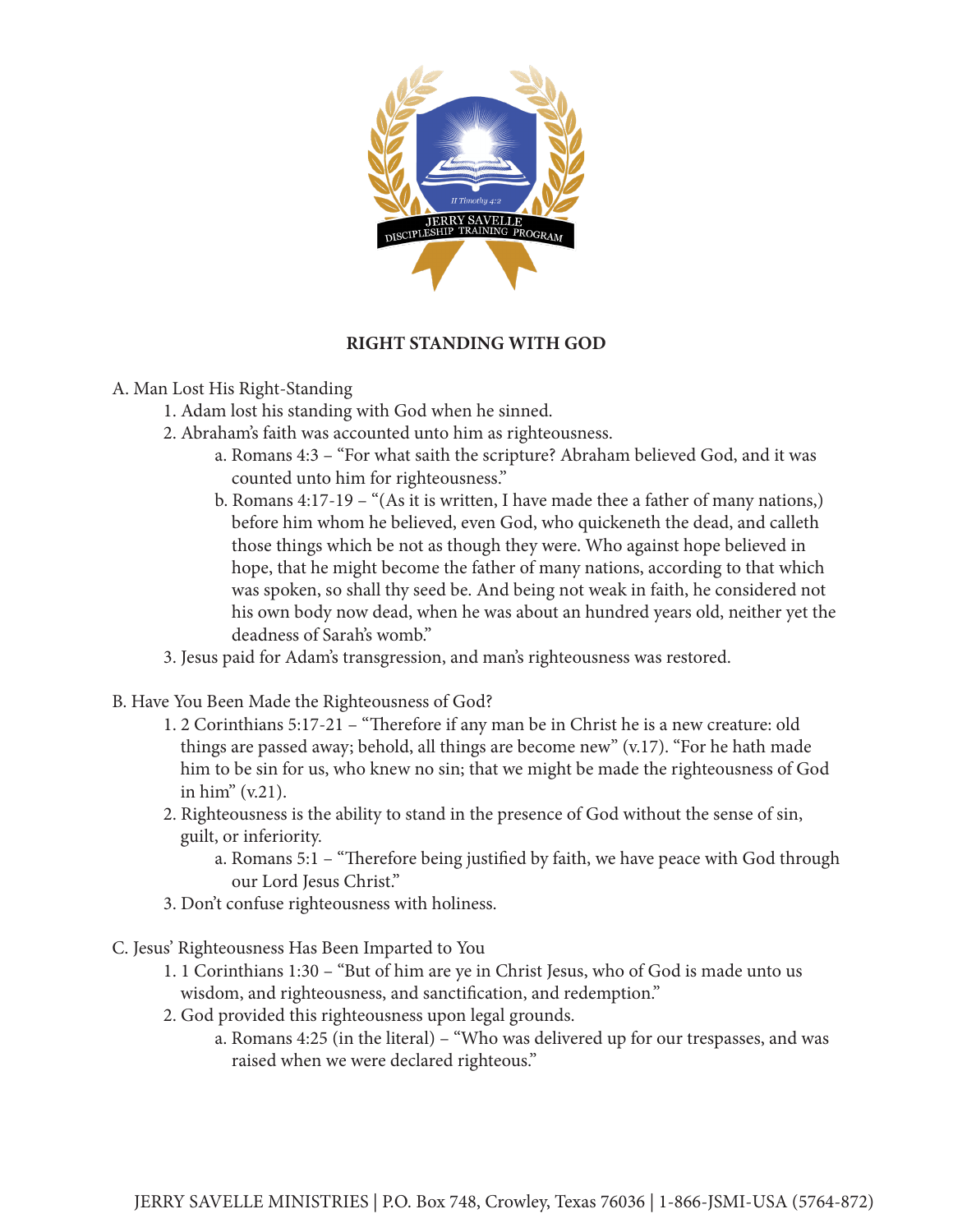

- D. Righteousness Is a Free Gift
	- 1. Romans 5:17-19 "For if by one man's offence death reigned by one…even so by the righteousness of one the free gift came upon all men unto justification of life. For as by one man's disobedience many were made sinners, so by the obedience of one shall many be made righteousness."
	- 2. If God could not make man righteous and as free from a sin conscience and condemnation as he was before sin entered the world, then Satan's work in Adam was more effectual than God's work in Jesus.
- E. Declare His Righteousness
	- 1. Romans 3:21-26 "Even the righteousness of God which is by faith of Jesus unto all and upon all them that believe: for there is no difference" (v.22). "Being justified freely by his grace through the redemption that is in Christ Jesus: Whom God hath set forth to be a propitiation through faith in his blood…" (vv.24-25)
	- 2. Romans 10:10 "For with the heart man believeth unto righteousness…"
	- 3. If God is going to have perfect fellowship with man, then man must be righteous.
	- 4. God is not holding anything against anyone.
		- a. 2 Corinthians 5:19 "To wit, that God was in Christ, reconciling the world unto himself, not imputing their trespasses unto them..."
- F. Put Away a Sin Consciousness
	- 1. Don't hang on to sin tags such as, "I'm just an ole' sinner saved by grace."
	- 2. Satan has made the Body of Christ think that it is a mark of humility before God to boast of our sinful, weak, unworthy condition.
	- 3. You are God's workmanship created unto good works.
		- a. Ephesians 2:10 "For we are his workmanship, created in Christ Jesus unto good works, which God hath before ordained that we should walk in them."
- G. Begin to Develop a Righteousness Consciousness
	- 1. Hebrews 10:1-2 "…because that the worshippers once purged should have no more conscience of sins" (v.2).
	- 2. Hebrews 9:11-14 "How much more shall the blood of Christ, who through the eternal Spirit offered himself without spot to God, purge your conscience from dead works to serve the living God?" (v.14)
	- 3. Hebrews 1:3 "Who being the brightness of his glory, and the express image of his person, and upholding all things by the word of his power, when he had by himself purged our sins, sat down on the right hand of the Majesty on high."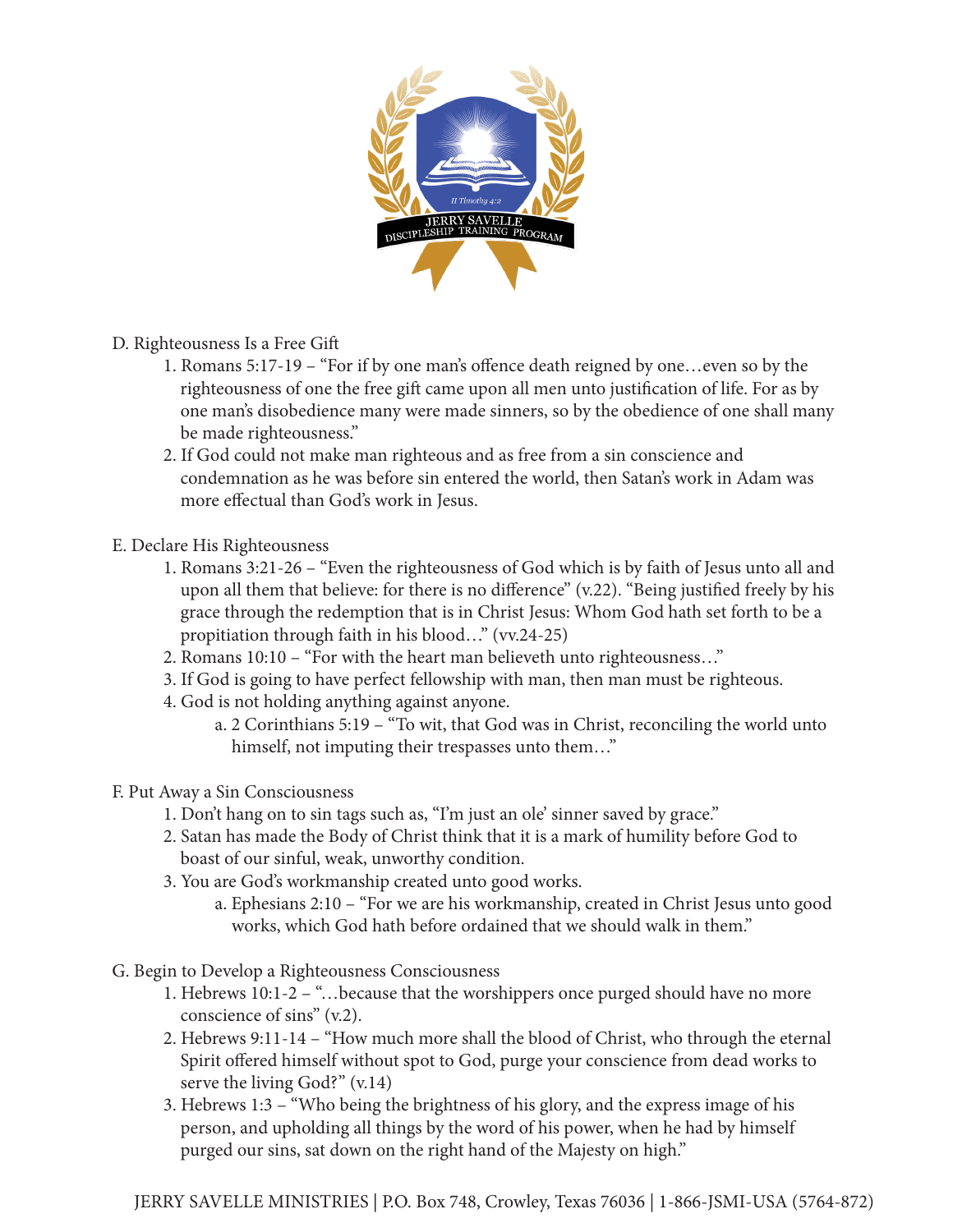

- 4. Romans 5:1 (AMP) "Therefore, since we are justified (acquitted, declared righteous, and given a right standing with God) through faith, let us [grasp the fact that we] have [the peace of reconciliation to hold and to enjoy,] peace with God through our Lord Jesus Christ (the Messiah, the Anointed One)."
- 5. Hebrews 4:16 "Let us therefore come boldly unto the throne of grace, that we may obtain mercy, and find grace to help in time of need."
- 6. 1 Peter 3:12 "For the eyes of the Lord are over the righteous, and his ears are open unto their prayers…"
- 7. James 5:16 "…The effectual fervent prayer of a righteous man availeth much."
- 8. Ephesians 6:14 "Stand therefore, having your loins girt about with truth, and having on the breastplate of righteousness."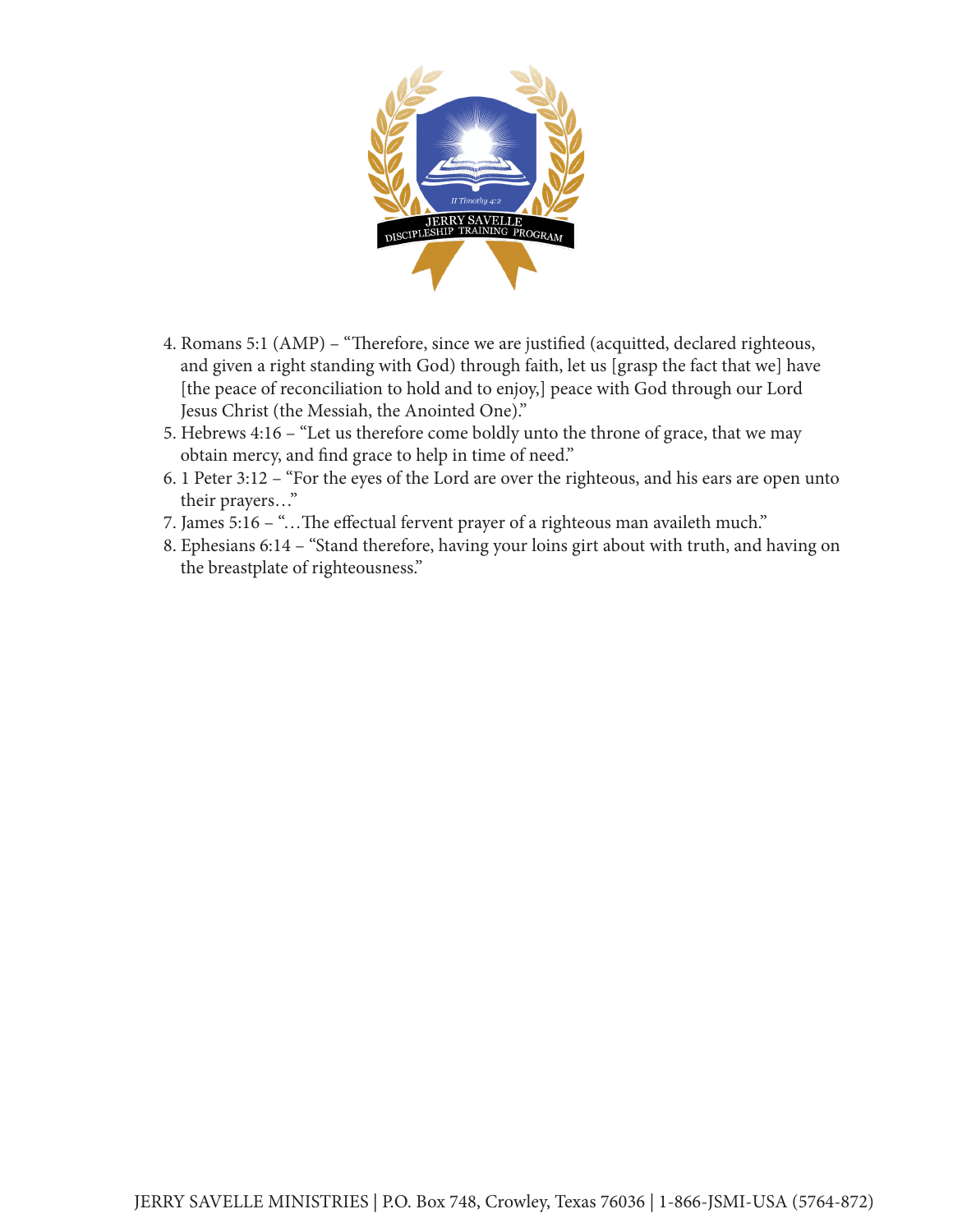

## **RIGHT STANDING WITH GOD - REVIEW QUESTIONS**

| 1.  | When Adam sinned, man lost his ___________.                                                |
|-----|--------------------------------------------------------------------------------------------|
| 2.  | Man's righteousness was ___________ when Jesus __________ for Adam's transgression.        |
| 3.  | You have been made the righteousness of God and righteousness is theability to stand in    |
|     |                                                                                            |
| 4.  | is not righteousness.                                                                      |
| 5.  |                                                                                            |
|     | which is telling us that God ________________ us His wisdom,righteousness, sanctification, |
|     | and redemption.                                                                            |
| 6.  | According to Romans 5: 17-19, God is showing us that the free gift of home through         |
|     | Jesus' obedience and work on the cross is much morepowerful and effective to free us       |
|     | from a sin conscience and _______________, than satan's work was in Adam.                  |
| 7.  | God is not holding anything against ___________, but if we want to have                    |
|     | perfect _________ with God and God with man, then man must berighteous.                    |
| 8.  | Satan has deceived many in the Body of Christ that boasting about our sinful, weak, and    |
|     | unworthy condition is a mark of ___________, however we must put _____________ a sin       |
|     | consciousness and know that we are God's __________ according to Ephesians 2:10.           |
| 9.  | Develop a ______________ consciousness by understanding that according to Hebrews 10:2     |
|     | the worshippers once ____________ should have no more conscience of sin, in Hebrews        |
|     | 9:11-14 the blood of Christ has ____________ your conscience from dead works and in        |
|     | Hebrews 1:3 Jesus had by Himself ___________ our sins and then sat down at the right       |
|     | hand of God.                                                                               |
| 10. |                                                                                            |
|     | through Jesus, and according to Hebrews 4:16 we can now come __________ to the             |
|     | throne of grace and get mercy in our time of need.                                         |
| 11. | Since you are the righteousness of God, then God's ____________ and _____________ are open |
|     | to your prayers (1 Peter 3:12), your effectual ____________ prayer being a righteous man   |
|     | avails much (James 5:16) and your armor for battle includes the ______________ of          |
|     | righteousness                                                                              |